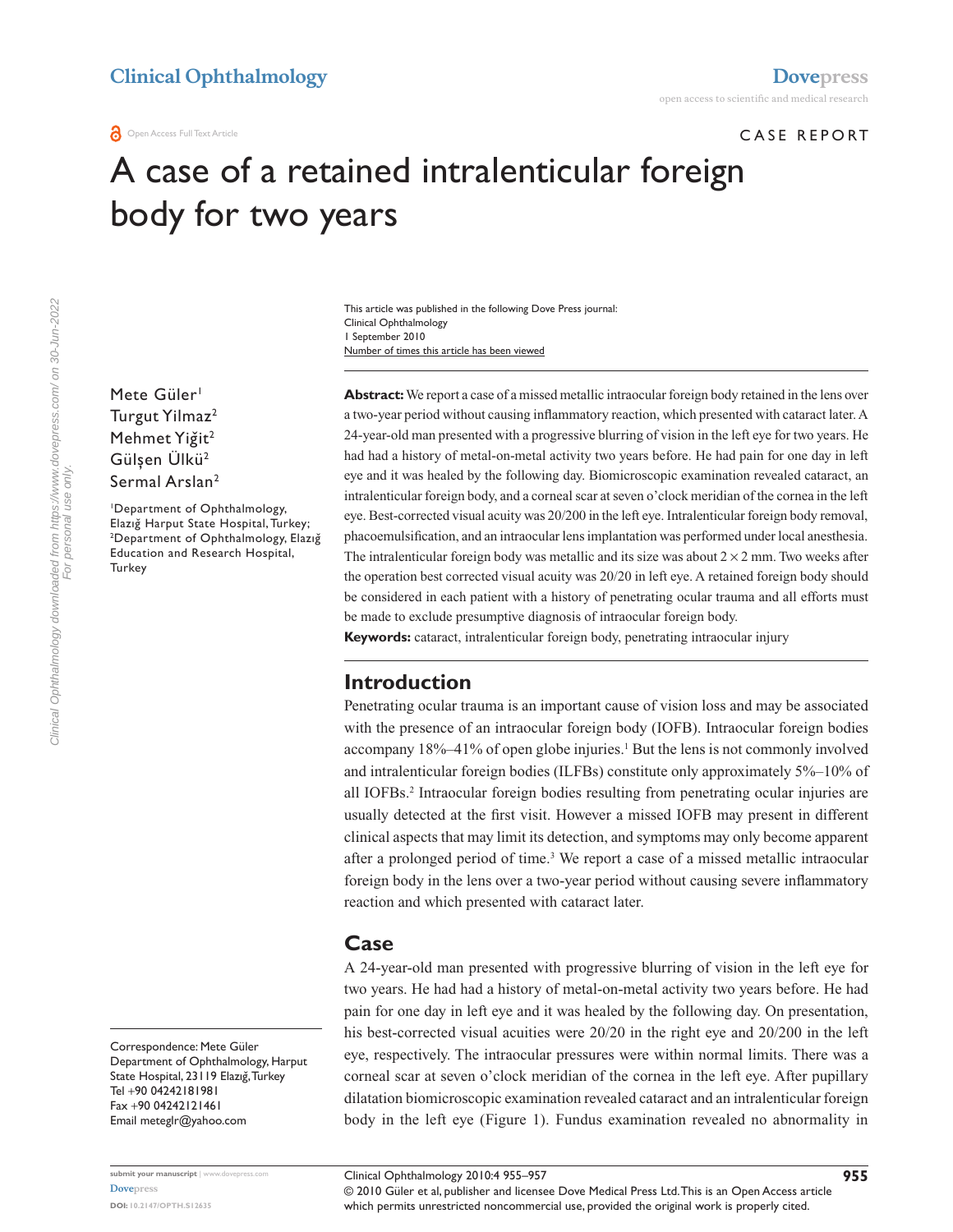

**Figure 1** An intralenticular foreign body is seen in the seven o'clock meridian of the lens.

both eyes. After obtaining informed consent from patient, intralenticular foreign body removal, phacoemulsification and an intraocular lens (IOL) implantation was performed under local anesthesia. The IOFB was metallic and its size was about  $2 \times 2$  mm (Figure 2). Two weeks after the operation his best corrected visual acuities were 20/20 in both eyes.

# **Discussion**

Intralenticular foreign bodies may be metallic or nonmetallic in nature. Nonmetallic ILFBs such as cilia, glass, stone, vegetable matter, and coal have been reported. When injured in this manner the lens has altered capsular integrity which results in the formation of a visually significant cataract. There is usually a minimal accompanying globe disruption but complications like uveitis, glaucoma, endophthalmitis, and intralenticular metallosis have been reported.4

Currently there are many tools available to aid in diagnosis of IOFBs, including plain X-ray, ultrasonography, optical coherens tomography, anterior segment optical coherence tomography (ASOCT), ultrasound biomicroscopy, computerized tomography (CT) scanning, and magnetic resonance imaging. Radiography is not an optimal diagnostic



**Figure 2** Foreign body removed from lens. It was about 2 × 2 mm in size.

technique because it cannot rule out the major percentage of IOFBs. Ultrasonography and CT are more sensitive methods to detect all kinds of IOFBs.<sup>5</sup> Ultrasound biomicroscopy is a valuable adjunct in the evaluation of suspected ocular foreign bodies, especially involving small, nonmetallic, anteriorly located bodies that may not be detected by other methods.6 Magnetic resonance imaging can localize a nonmetallic IOFB, but is contraindicated in the case of metallic IOFBs and may produce motion artifacts.7 Optical coherence tomography and ASOCT are also helpful in establishing the localization and size of the foreign body. They have the added advantage of being noncontact.8

Our patient had an undetected ILFB for two years. He had corneal scarring caused by the foreign body which was selfsealed. He did not demonstrate any inflammatory reaction. Intralenticular foreign bodies, especially metallic in origin, can cause a severe inflammatory reaction (lens induced uveitis and metallosis).4 But certain intralenticular foreign bodies of inert material excite minimum inflammation and may remain quiescent for a long period.<sup>3</sup> Our patient had a metallic foreign body but it may have been an alloy, the major constituent of which was relatively inert. On the other hand the healing capacity of the anterior lens capsule, in contrast to the posterior capsule, is well documented and is thought to result from the presence of the subcapsular epithelium.<sup>9</sup> If the capsule defect is small, epithelial proliferation rapidly restores its continuity, limiting the free passage of ions and fluid that may result in progressive cataract formation.<sup>10</sup> In our patient's case, the size of the ILFB was small and it is possible that the capsular break was small enough to heal spontaneously. The visual axis was not involved with the injured capsule or the foreign body. The reasons mentioned above may explain why the patient did not demonstrate any ocular discomfort for 2 years despite the presence of an ILFB.

Conservative management of ILFBs is an acceptable option unless ocular complications such as intraocular inflammation, cataract formation, or siderosis bulbi develop.<sup>11</sup> If visual acuity is compromised by cataract formation induced by an ILFB, the standard management is removal of the foreign body, phacoemulsification, and IOL implantation (tri-combined operation).1 A retained foreign body should be considered in each patient with a history of penetrating ocular trauma and all efforts must be made to exclude presumptive diagnosis of IOFB.

# **Disclosure**

The authors report no conflicts of interest in this work.